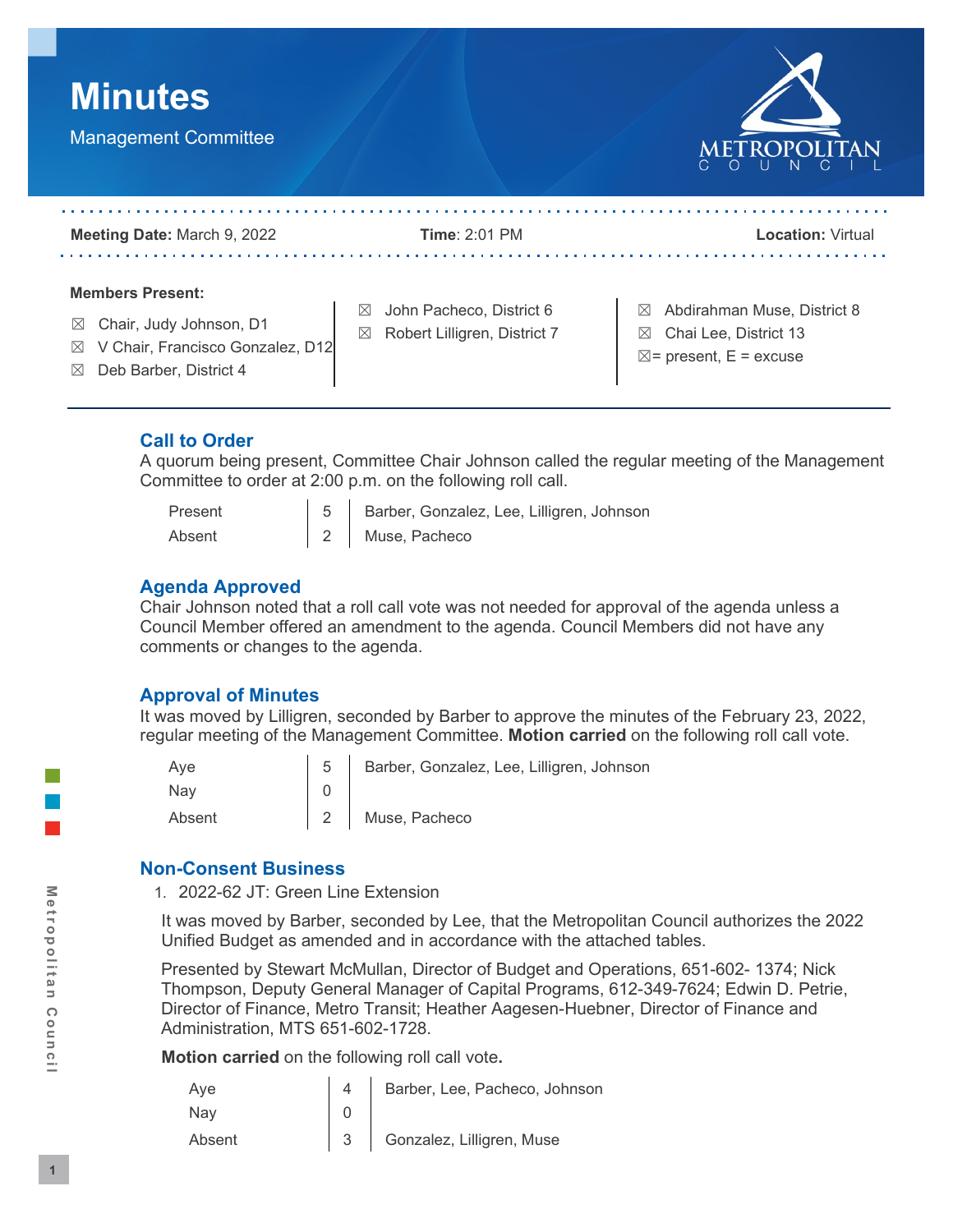2. 2022-63: Award Transit, Wastewater and Wastewater Refunding Bonds within established financial parameters: Resolutions 2022-04, 2022-05 and 2022-06

It was moved by Gonzalez seconded by Lee, that The Metropolitan Council adopt Parameters Resolutions 2022-04, 2022-05 and 2022-6 which authorize the issuance, sale and award of general obligation debt within established financial parameters, the incurrence of related issuance expenses and the execution of necessary documents to secure the financing.

Presented by Mark Thompson, Senior Manager, Treasury (651-602-1629)

**Motion carried** on the following roll call vote**.**

| Aye    | 5   Barber, Gonzalez, Lee, Pacheco, Johnson |
|--------|---------------------------------------------|
| Nav    |                                             |
| Absent | 2 Lilligren, Muse                           |

1. 2022-64: METRO Green Line Extension Legal Services Contract in Support of Project Activities, Contract 20P007 – Amendment No. 1

It was moved by Barber, seconded by Gonzalez, that the Metropolitan Council authorize the Regional Administrator to negotiate and execute a sole source amendment to the legal services contract with Venable, LLC (Venable) to support METRO Green Line Extension Project (Project) activities in an amount not to exceed \$8.25 million, with a total contract value of \$10.75 million, and extend the term of the contract through 2027.

Presented by Jim Alexander, SWLRT Project Director, 612-708-8310; Dan Abelson, Associate General Counsel, 651-602-1713)

**Motion carried** on the following roll call vote**.**

| Ave    | 5 Barber, Gonzalez, Lee, Pacheco, Johnson |
|--------|-------------------------------------------|
| Nav    |                                           |
| Absent | 2 Lilligren, Muse                         |

2. 2022-65: RF 7-2 Use of Council Property Policy Update

It was moved by Gonzalez, seconded by Lee, that the Metropolitan Council adopt RF 7-2 Use of Council Property Policy version 3.

Presented by Greg Ewig, Director of Real Estate, 651-602-1556

**Motion carried** on the following roll call vote**.**

| Ave    | 5   Barber, Gonzalez, Lee, Pacheco, Johnson |
|--------|---------------------------------------------|
| Nav    |                                             |
| Absent | 2 Lilligren, Muse                           |

#### **Information**

- 1. Work Plan (Georges Gonzalez, Deputy Regional Administrator, 651-602-1567)
- 2. Thrive Initiatives Ideas (Marie Henderson, Deputy Chief Financial Officer, 651-602-1387)

#### **Adjournment**

Business completed; the meeting adjourned at 2:55 p.m.

#### **Certification**

I hereby certify that the foregoing narrative and exhibits constitute a true and accurate record of the Management Committee meeting of March 9, 2022.